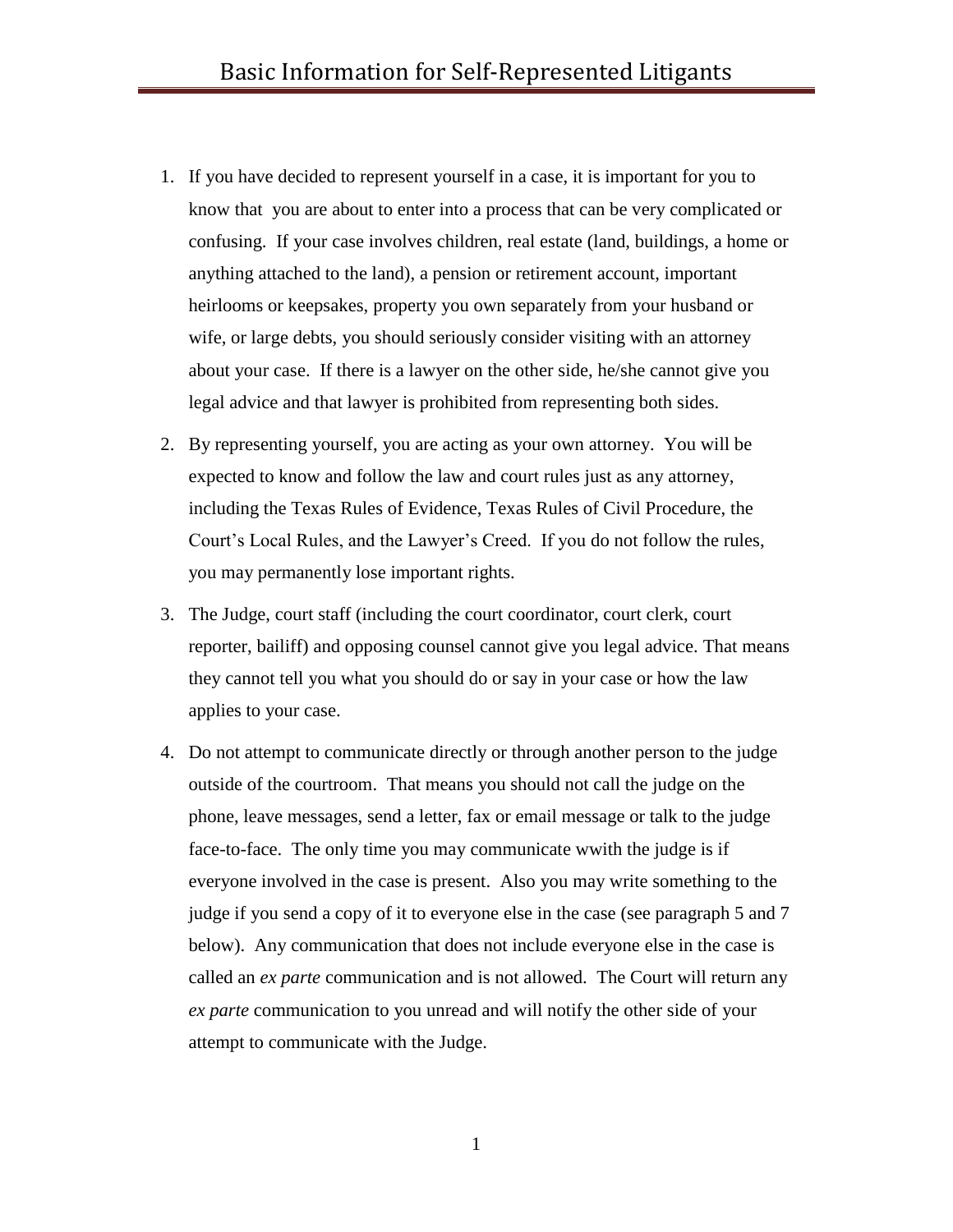## Basic Information for Self-Represented Litigants

- 5. A formal pleading, answer, motion or other paper where you ask the Court to take some action is not a prohibited communication, but still should not be sent to the Court. You must file those papers with the Clerk's office with a true and correct copy of the papers sent to the opposing party's attorney, if he/she has one, or to the opposing party if he/she does not have a lawyer. You must also attach a separate page of paper to every document you file with a statement that tells the court you have mailed a true and correct copy of the paperwork to the lawyer on the other side, or to the other party if they do not have a lawyer. You must sign the statement.
- 6. Give the Clerk a current mailing address and telephone number where you can be reached and, unless your case involves a protective order, you must provide a copy of that information to the lawyer or party on the other side.. If you change your address or phone number while the case is pending, you must give the Clerk and the other side notice of the new address or phone. If you move and you do not get your mail, you may permanently lose important rights. Once you file your pleadings in the case, you should send a written request for a hearing with the court's clerk who will then notify you by mail of the hearing date.
- 7. Any requests to the court must be made in writing with the signed statement attached that you have sent a copy to the opposing party.
- 8. You must give notice to the opposing attorney or party of any court setting or order that you have obtained. You must file a copy with the court of such notice to opposing attorney or party.
- 9. If you get notice that a hearing has been scheduled, you must be prepared to present your evidence and witnesses.
- 10. **How To Get Ready For Court -**You should go to Court yourself and watch other cases before yours comes up. If you do this, you'll see how the Court works, where everybody sits and what they do and say. Plan to do this a few days or weeks before you have to go to Court.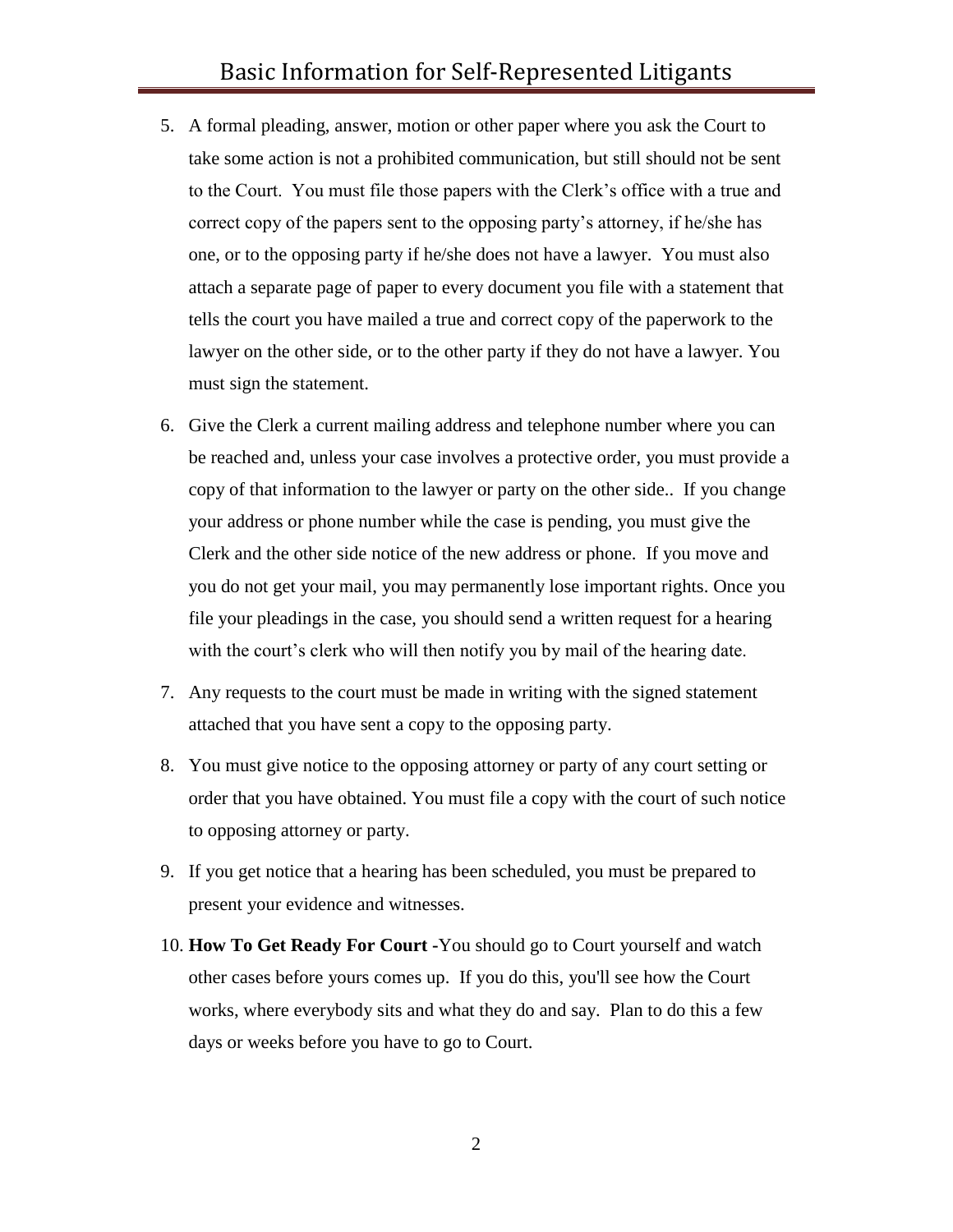- 11. **The Hearing -** At the hearing, the judge will hear your case. Each party will have a chance to tell his or her side of the story. It's important to bring your paperwork and your evidence such as photos, witnesses, bills, receipts, contracts, or anything else that will prove your case.
- 12. **How to Dress -** Dress as though you were going to an important job interview. Be neat and clean. Do not wear shorts, bare feet, tank tops, halter tops, sandals, hats, or other casual clothing. The court will order you removed from the courtroom if you violate court dress code; if you are not in the courtroom you may lose your case.
- 13. **Timeliness -** Always get to court on time. Plan to be at the courtroom at least thirty minutes early. Remember that you will need to locate parking, clear the security check and find the proper courtroom.
- 14. **Courtroom Demeanor -**You and your witnesses should be quiet in court.
- $\triangleright$  Court is not like you may have seen on T.V. You will be expected to be respectful of the opposing party, the opposing party's attorney, the Judge and the Court staff *at all times!*
- $\triangleright$  Don't smoke or chew gum.
- $\triangleright$  Turn your off cell phone, pagers or other audible devices when you are in the courtroom.
- $\triangleright$  Do not go in and out of the courtroom while waiting for your case to be called.
- $\triangleright$  Do not bring children to court unless the child has been subpoenaed.
- During your case speak clearly and loudly enough to be heard, and stay calm.
- $\triangleright$  Stand when speaking to the Judge.
- Call the Judge "*Your Honor*."
- $\triangleright$  Do not interrupt the judge, the attorneys or any other party in the courtroom.
- $\triangleright$  At all times you should control your emotions and pay attention, whether you are in the audience, appearing as a witness, appearing as a party.